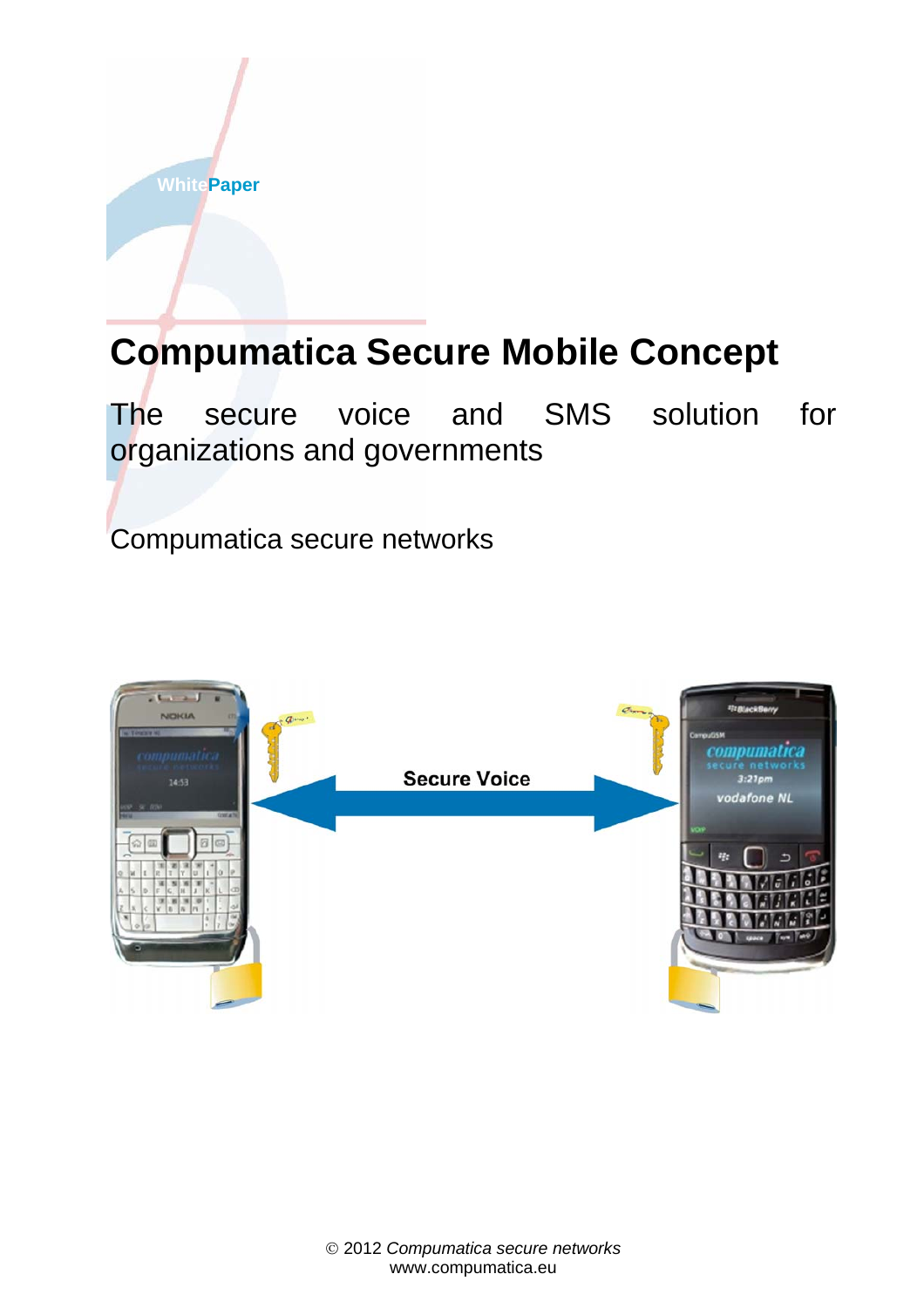

# **ABOUT COMPUMATICA**

Founded in 1991, Compumatica nowadays has offices in Uden (The Netherlands) and in Aachen (Germany) with a total staff of about 60 persons. Compumatica provides high-level security solutions for the protection of highly sensitive data transmitted over public or private networks.

The Compumatica crypto-systems and products are developed and manufactured within Compumatica and are applied in organizations with maximum security demands like public authorities, banks, insurance companies and industrial enterprises. Compumatica products do not have any backdoors like duplicate keys and thanks to this the customer possesses and controls the security management in total.

Compumatica is an expert in security solutions and security products. Most employees graduated from higher professional education institutes or universities and all employees in the Netherlands and in Germany have had a security screening.

Just like the qualified staff, also the Compumatica products are of a high quality. The products meet high severe standards for reliability and security. Some of the solutions have even been approved or certified according to the strict regulations of the Dutch National Communications Security Agency (NLNCSA) and the German Federal Office for Information Security (BSI).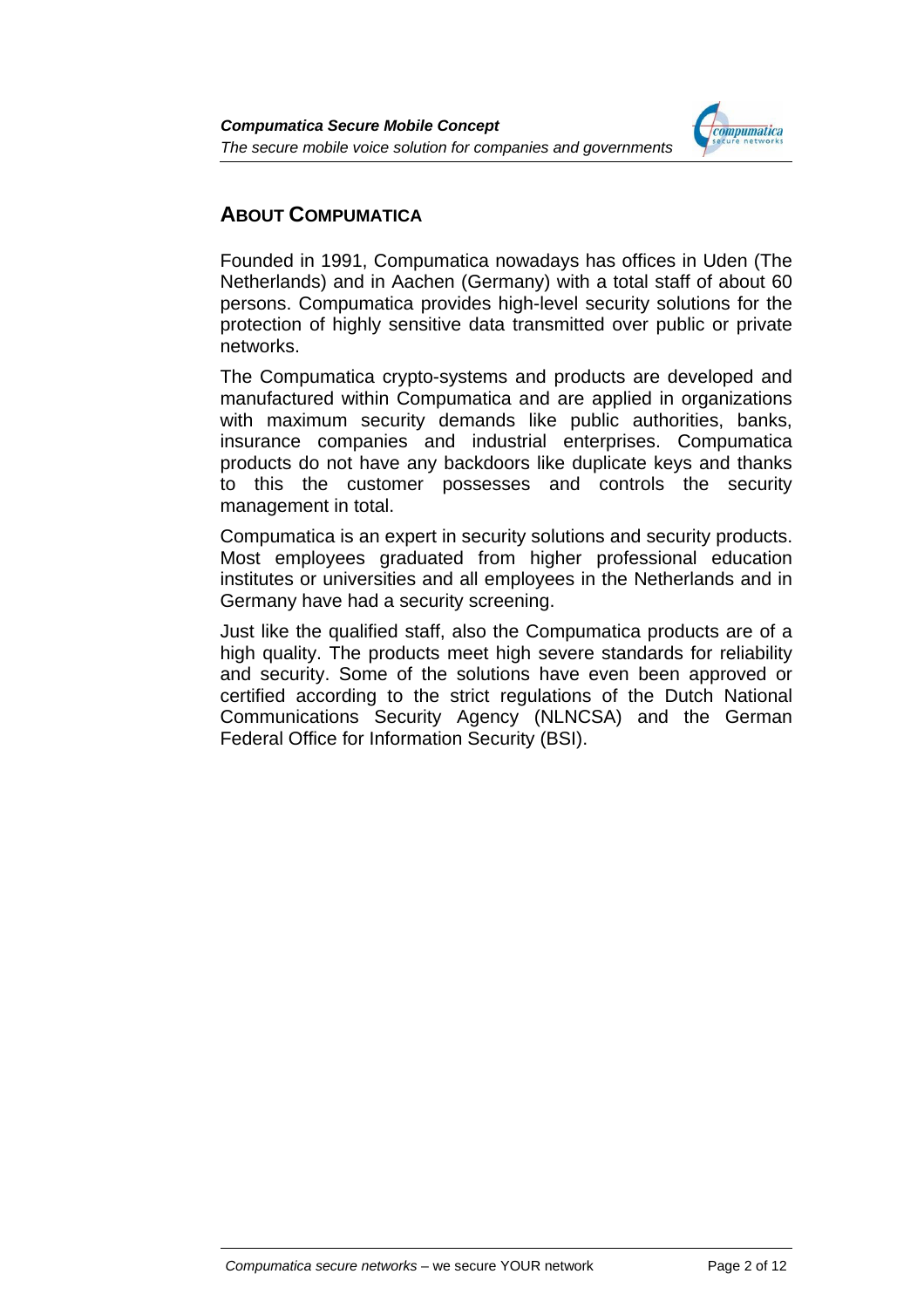

# **THREATS IN MOBILE COMMUNICATION**

Today the world of mobile telecom is more than just a simple telephone. People make use of smartphones, tablets, etc. to communicate with each other. The basic communication types between users are voice (ordinary telephone calls) and the exchange of SMS text messages.

This way, people sometimes use the mobiles for communication about company secrets, contract information, strategic company information, government confidential information and other sensitive information which is not meant for others.

Malicious people will try to eavesdrop the conversations or messages for their own purposes. With rather cheap listening devices it might already be possible to monitor this sensitive data exchanged between mobile phones.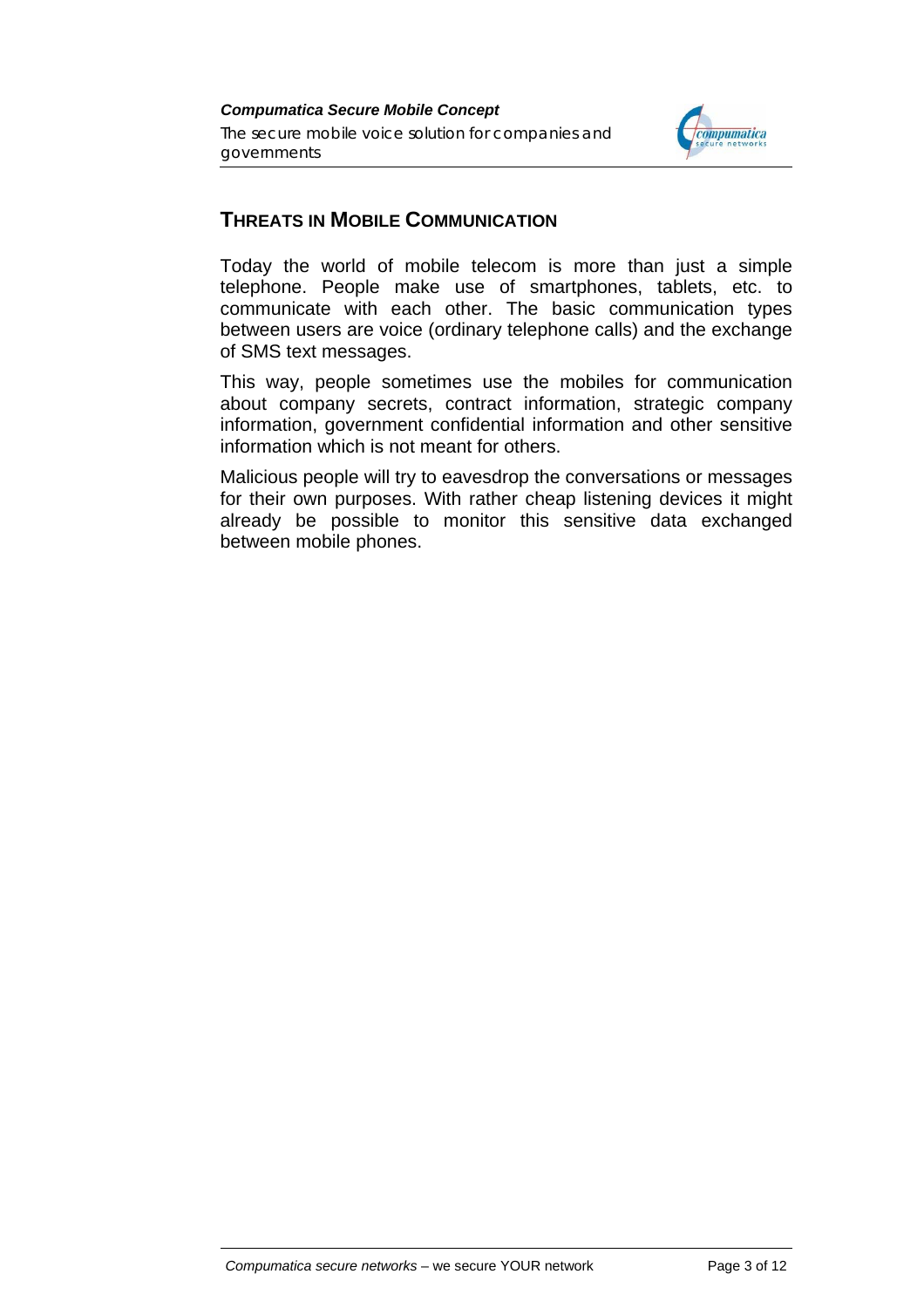

# **THE CHALLENGES**

Although the mobile phone is very easy in its usage, it is from security point of view an attackable medium, especially the traffic between phone and GSM transceiver stations.

Most mobile phone users are probably not aware of the fact that the mobile phone medium is vulnerable for eavesdropping attacks. Because of this ignorance it is often used for exchanging sensitive information:

- Company employees discuss about contracts or strategic company information via the mobile phone;
- Government officials use the phones to discuss sensitive information;
- **EXTERNITHER** Armies exchange strategic information among each others;
- $E_{\text{t}}$  Etc.

Above there are some examples of realistic cases in which the mobile phone is used for voice or data traffic with confidential contents.

For the involved parties it is very undesirable that this data leaks to others.

The mobile phone network nowadays has a perfect coverage and the phones are very user-friendly devices. Important is that adding security functionality to the mobile phone platform must not degenerate the user-friendly behavior of the device.

Another challenge to be met is the support of the several platforms. The main platforms are BlackBerry RIM, Android, Symbian and Windows. Since the security solution interferes deeply in the product, there will be different packages for each platform but with a similar user interface adapted to the device.

The solution should be flexible to be deployed for small customers with only a few users as well as to be scaled up for large groups of users.

# **PROTECTING MOBILE PLATFORMS**

There are several approaches to secure mobile phone platforms, however not every solution will be safe enough. Apart from the security, the solution should also be easy in usage for the user and organization.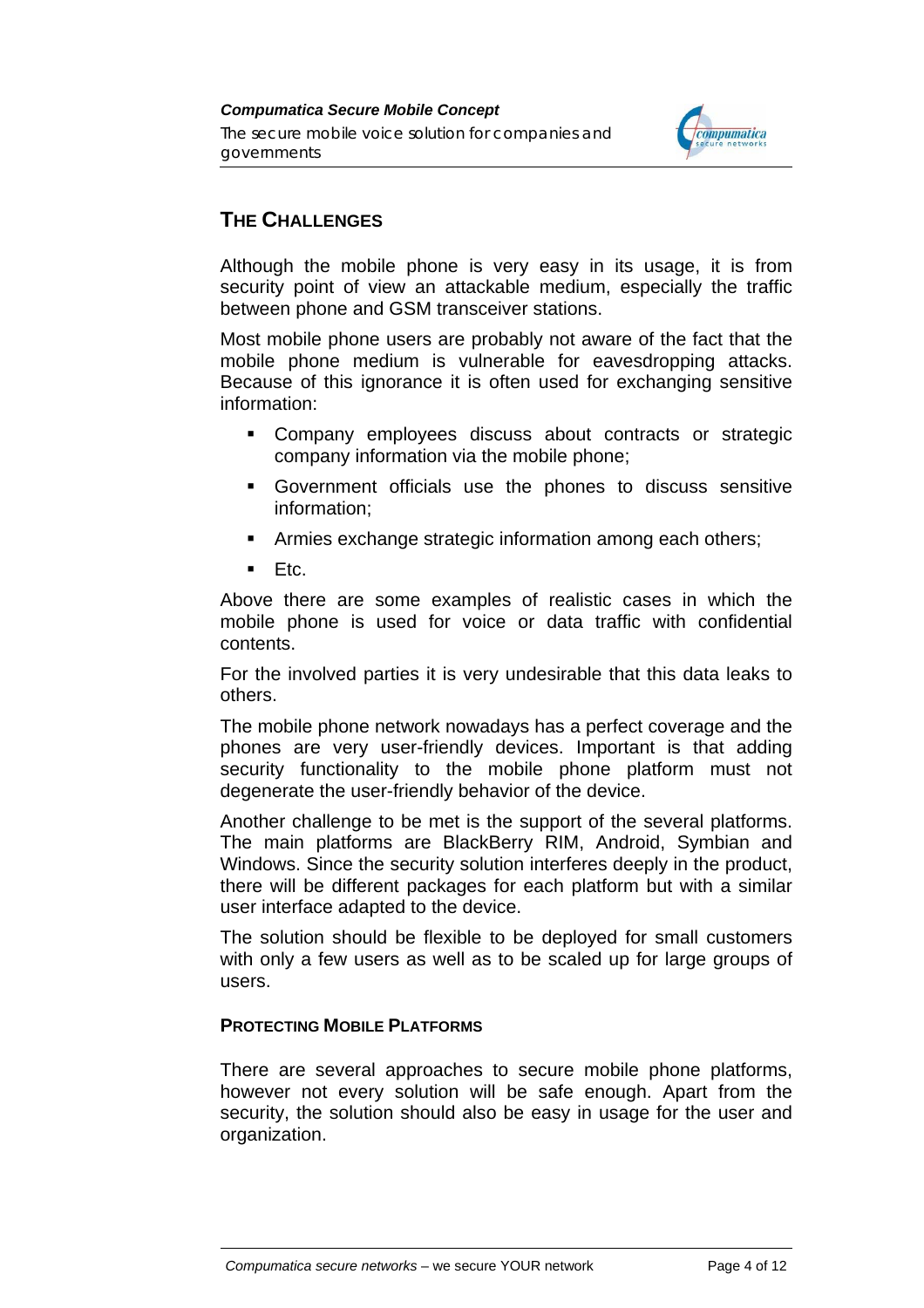*Compumatica Secure Mobile Concept The secure mobile voice solution for companies and governments*



An approach for a mobile security solution is to make use of the CSD channel. However, CSD has a smaller bandwidth than UMTS and besides, CSD will become obsolete since more and more providers stop supporting it.

A security mechanism completely integrated in the phone platform software will not be that safe. The data could be manipulated by other malicious applets, the generated keys to be used are not the highest random quality, the sensitive data is protected by encryption but the memory is freely accessible. A better approach is to have a dedicated and certified hardware token that handles the security functionality and storage of encrypted sensitive data. This token should have built-in anti-tamper protection.

In case of VoIP it would be attractive to apply a standard VoIP protocol like SIP, or H.323. However, these are open protocols and that is undesirable in a secure product. For this it would be safer to apply a proprietary protocol. An encrypted proprietary protocol is even more secure.

## **THE COMPUMATICA SECURE MOBILE CONCEPT**

Assumed is that the most critical communication functions that need to be protected are voice and SMS traffic since this is in general most frequently used.

Because Compumatica aims for the most secure solution, they chose a VoIP protection with a proprietary encrypted VoIP protocol with a VoIP server developed in house. Also a Key Management System (KMS) is part of the concept. For SMS the standard network is used and all secure SMS messages are sent encrypted through the air and are therefore safe.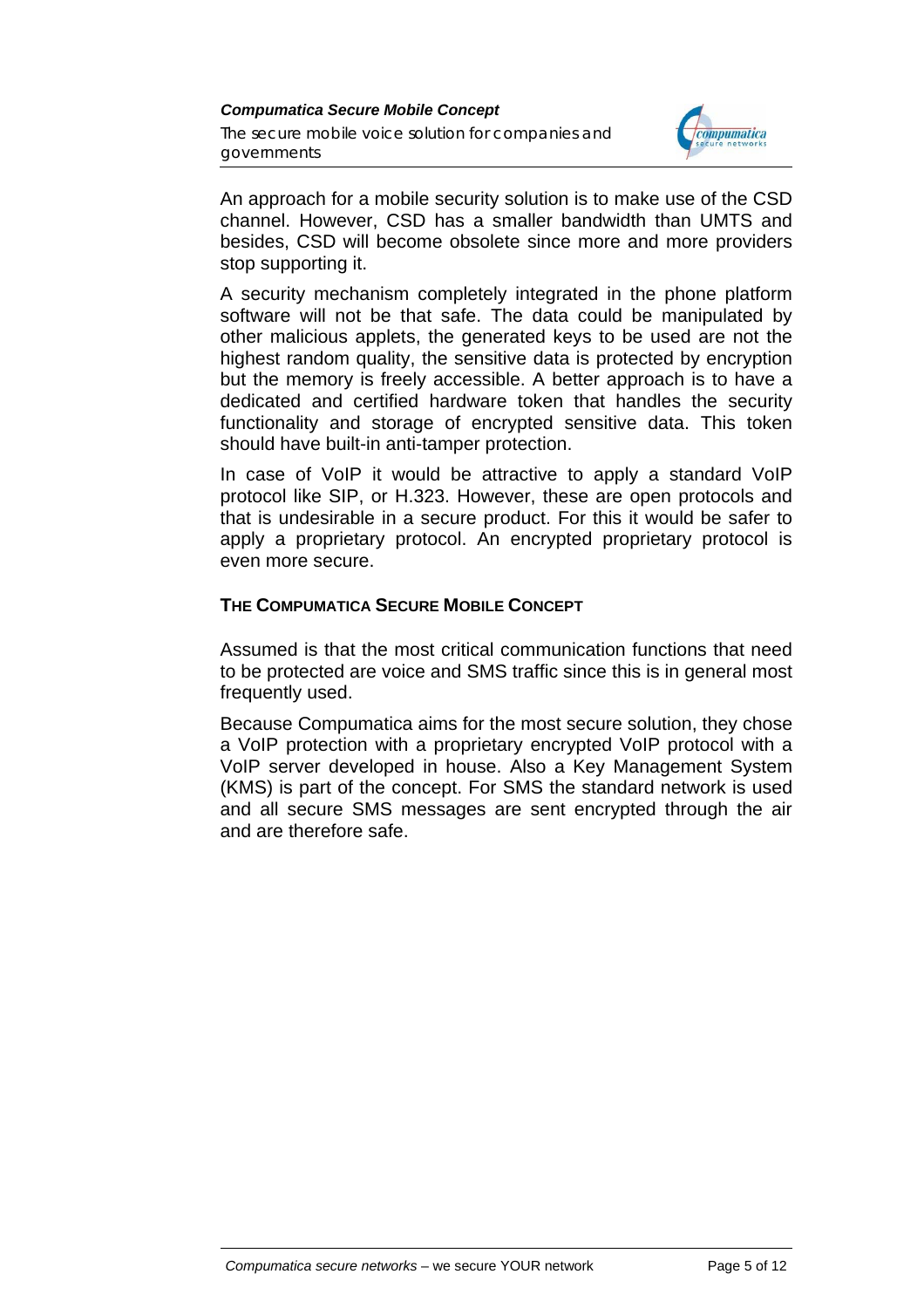*compumatica* 

*The secure mobile voice solution for companies and governments*



*Figure 1: Overview of the Compumatica Secure Mobile Concept*

In the above picture the total concept is shown. The VoIP server can be in the public network (internet) or it can be located in a secure area at customer site and can be reached from the mobile devices.

# • **VoIP server**

The VoIP server is a Linux based system. It is configurable via a web interface and it takes care of the connection of the secure devices. The VoIP server is reached by the secure device via a 3G or WiFi connection. The VoIP server makes use of a secure USB dongle which provides security functions. In case the VoIP server is in a public network, it is recommended to protect it with a firewall like the Compumatica CompuWall.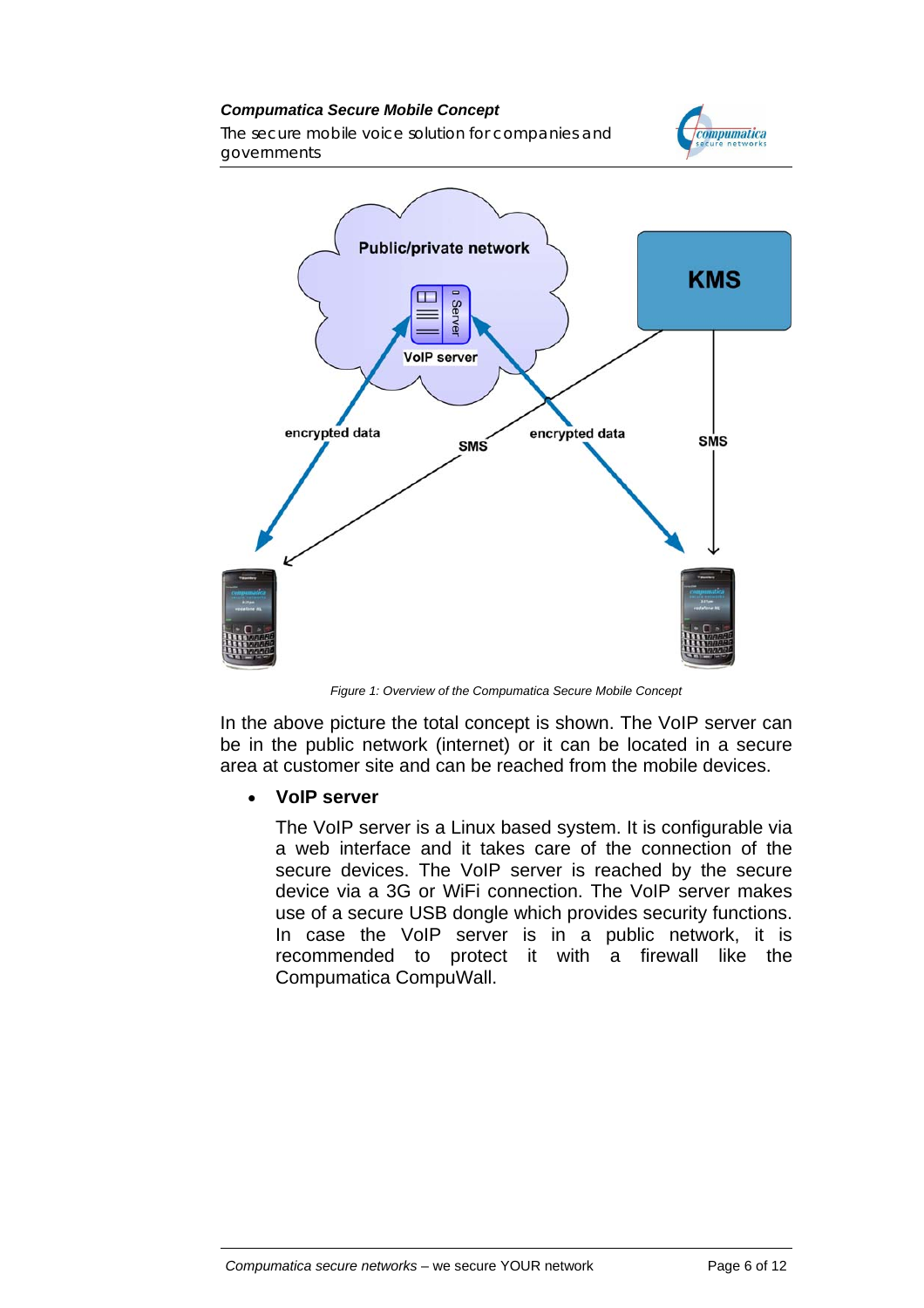*Compumatica Secure Mobile Concept The secure mobile voice solution for companies and governments*



• Mobile phone with **Compumatica Secure Voice application** together with **secure MicroSD card**.



*Figure 2: Secure Mobile phone platform with secure MicroSD card* 

The user interface is intuitive, has the same look-and-feel as the standard users interface and is therefore easy in use. The secure MicroSD card includes an embedded smartchip for the secure functions and retains the encrypted storage of the sensitive data.

# • **Key Management System**

The optional KMS can be used by an organization to manage the key distribution. It sends its key material via secure SMS messages to the mobile devices. In the KMS the group policy is set which determines who can communicate with whom. Thanks to this, user-groups can be created who are allowed to communicate securely with each other. Another function of the KMS is the automated preparation of MicroSD cards with key material (provisioning). The KMS is a Windows application.

The Compumatica secure mobile phone solution fulfils both the high requirements for security as well as for user friendliness. The result is a high-secure product with customer managed Key Management System and VoIP server.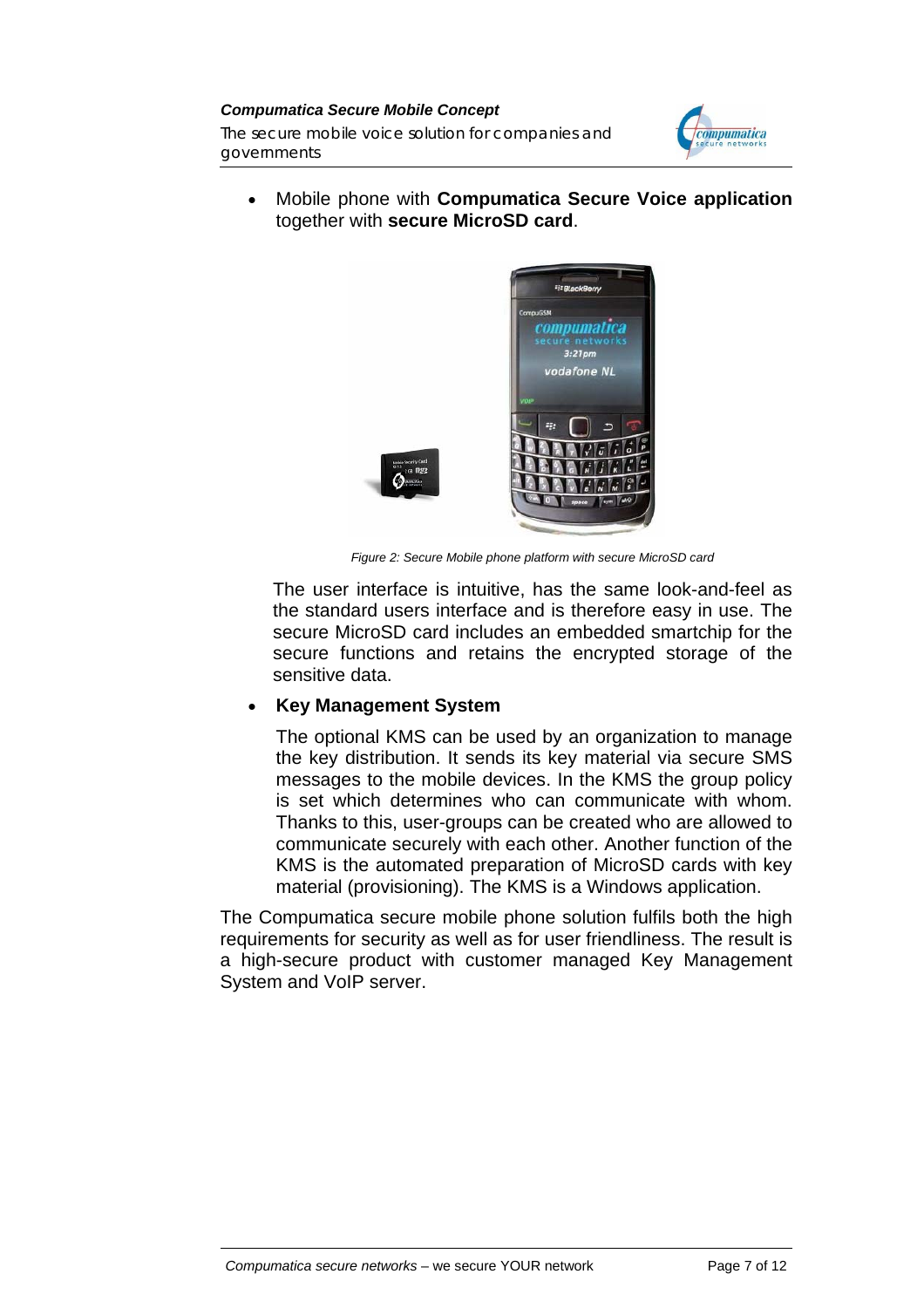*The secure mobile voice solution for companies and governments*



- High secure communications (voice and SMS)
- End-to-end secure voice
- Intuitive user interface
- Own VoIP server
- Own Key management system (option)
- Scalable solution (up to thousands of devices)

The security is guaranteed by the following features:

- Application of MicroSD card with embedded secure smartcard (EAL5+ certified);
- Random data generated from hardware random generators rather than in software;
- Keys, security settings and other sensitive data is stored encrypted in the MicroSD card;
- AES256 encryptions;
- ECDH;
- Groups of users manageable from KMS;
- New session key for each voice session;
- Device reset control possibility from KMS.

The Compumatica Secure Mobile Concept includes a VoIP server with encrypted proprietary VoIP protocol.

Advantages:

- No recognition of the VoIP messages and data by providers; some providers block VoIP.
- No message manipulation possible because of encrypted protocol.
- Polling mechanism that keeps the device connected to the VoIP server even during roaming.
- Own VoIP server, not dependent of a public used VoIP server.

For battery power reduction but also to reduce data traffic costs the device-VoIP server connection can be disconnected in quiet periods. Thanks to an auto-connect mechanism the phone is still reachable for secure incoming calls; in such a case a wake-up SMS will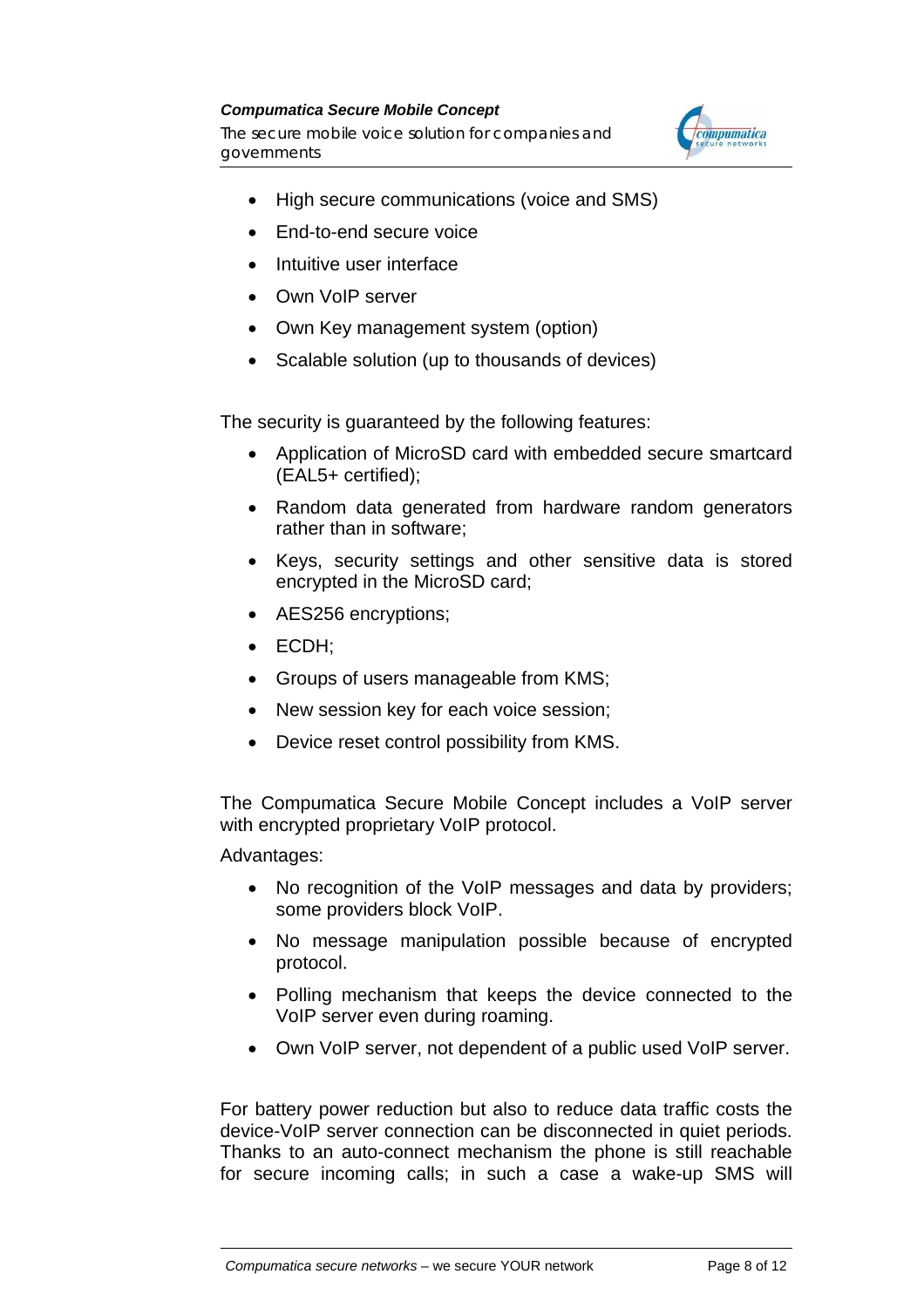

reconnect the destination device automatically to the VoIP server. As a consequence the destination device will then be able to receive the incoming secure call.

| Encryption mechanisms                | AES256, ECDH, HMAC, SHA256                                                                                                    |
|--------------------------------------|-------------------------------------------------------------------------------------------------------------------------------|
| Security                             | Usage of MicroSD card in mobile<br>platform with embedded EAL5+<br>approved smartchip that performs<br>the secure functions.  |
| Random generation                    | Hardware Random Generator in<br>smartchip.                                                                                    |
| Supported mobile platforms           | BlackBerry RIM OS5, OS7;<br>Nokia Symbian;<br>Android.                                                                        |
| <b>Networks</b>                      | UMTS (3G), WiFi                                                                                                               |
| VoIP server hardware<br>requirements | <b>RAM: 24 GB</b><br>HD: 120GB SSD/SAS/SATA<br>RAID1<br>CPU: Intel Xeon i7 W3520<br>Double source hot switch power<br>supply. |
| VoIP server software<br>requirements | Ubuntu V10.04 or later.<br>Alternatively: Debian V6.0.                                                                        |
| <b>KMS hardware requirements</b>     | Any Notebook with internal UMTS<br>SIM slot or USB port for external<br>USB UMTS modem connection;<br>Keyboard: US/English.   |
| <b>KMS</b> software requirements     | Windows 7 Professional, English;                                                                                              |

#### **Facts:**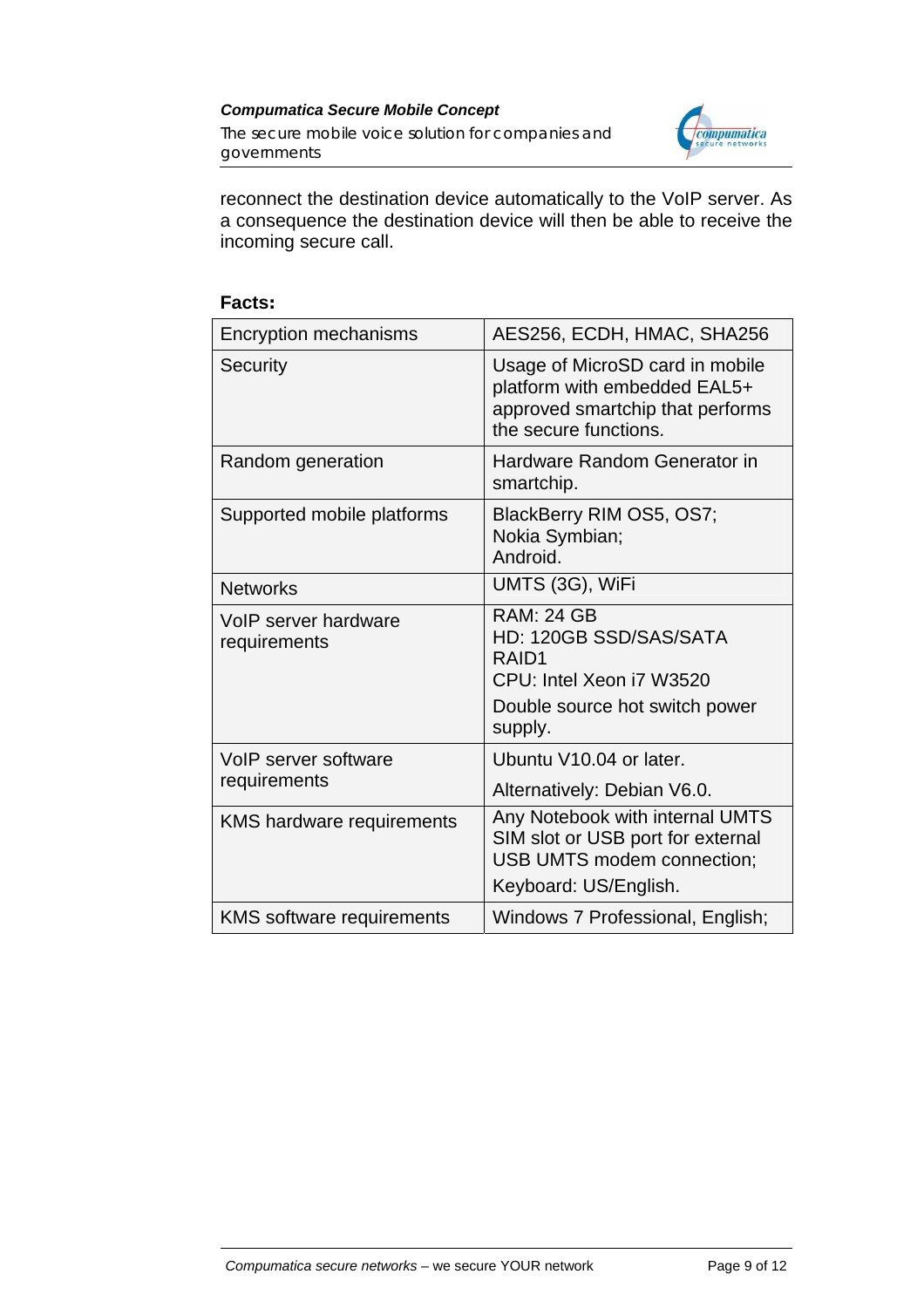

# **CONCLUSION**

If you are looking for a secure mobile communication solution and if you want to go for the best without any compromises in user friendliness, then the **Compumatica Secure Mobile Concept** is the best choice you can make.

# **FLEXIBILITY**

The Compumatica concept can be deployed for small cases if you have only a few mobile phones to secure. But even the concept can be scaled up such that it can be used for large-scale networks for securing thousands of mobile phones.

For smaller projects you can choose not to manage and host your own VoIP server. In that case Compumatica offers the possibility to contribute in a VoIP server service, such that you make use of an existing VoIP server, hosted and managed by Compumatica.

Companies or organizations which want to go for the highest security and want to manage the key distribution themselves should incorporate a KMS. With the KMS it is possible to create user-groups each with their own privileges.

# **BUSINESS PACKAGES**

Please contact the Compumatica sales department to discuss the possibilities for a customized package adapted to your needs.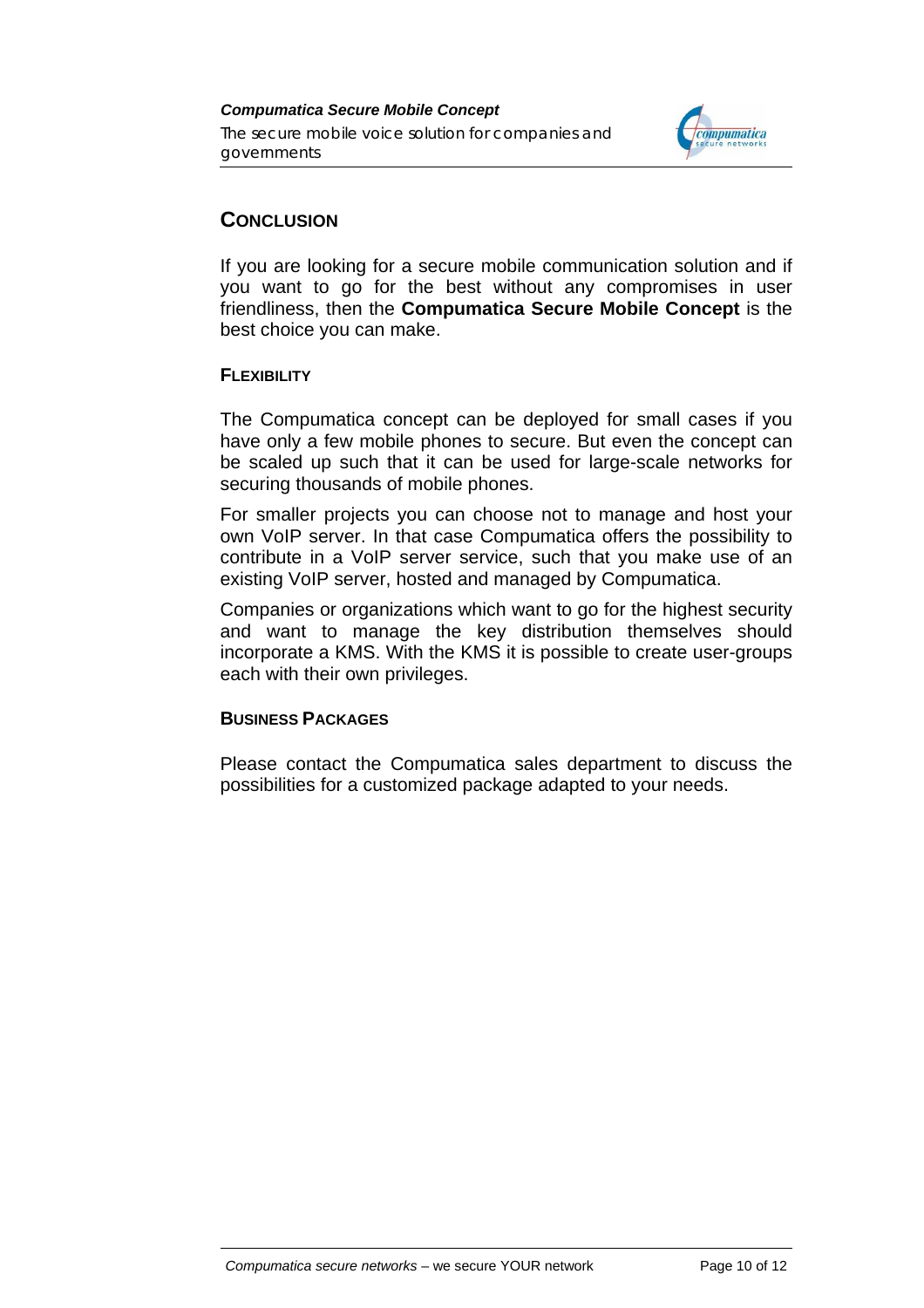*The secure mobile voice solution for companies and governments*



# **FURTHER INFORMATION**

## **SHORT PROFILE**

*Compumatica secure networks* – based in Germany and the Netherlands – is a fully independent private company with main task securing IP traffic of its customers.

*Compumatica* develops, produces and implements high level security solutions for all types of IP networks and all types of customers. Customers can be small organizations with just a few countrywide connections up to international enterprises with world-wide networks.

*Compumatica* staff and products meet high standards of reliability and quality. The products are based on systems that are approved, or even certified, according to the strict regulations of the BSI (in Germany) and the NLNCSA (in the Netherlands). Every single product goes through a quality assurance phase in which it is subject to a long-term test. All *Compumatica* products are backward compatible for more than ten years. Herewith we guarantee our customers investment protection.

Our product range also includes devices from our daughter *.vantronix secure systems* which contain a unique combination of IPv4-IPv6 gateway, router, firewall, network based anti-spam as well as Load Balancer based on OpenBSD. *.vantronix* is a HP AllianceOne partner. The whole software range is therefore available on HP systems.

In the area of mobile communication our range is completed by a comprehensive Secure Mobile Concept that secures voice and SMS and which may be adapted to the individual requirements and needs of the customers.

Our customers are well-known top 500 enterprises as well as government agencies and public organizations in different countries which protect their critical data with the aid of *Compumatica* systems.

As world-wide approved producer and system integrator *Compumatica secure networks* provides complete IT security solutions for networks of each size.

The security of your data is our mission – *we secure YOUR network*.